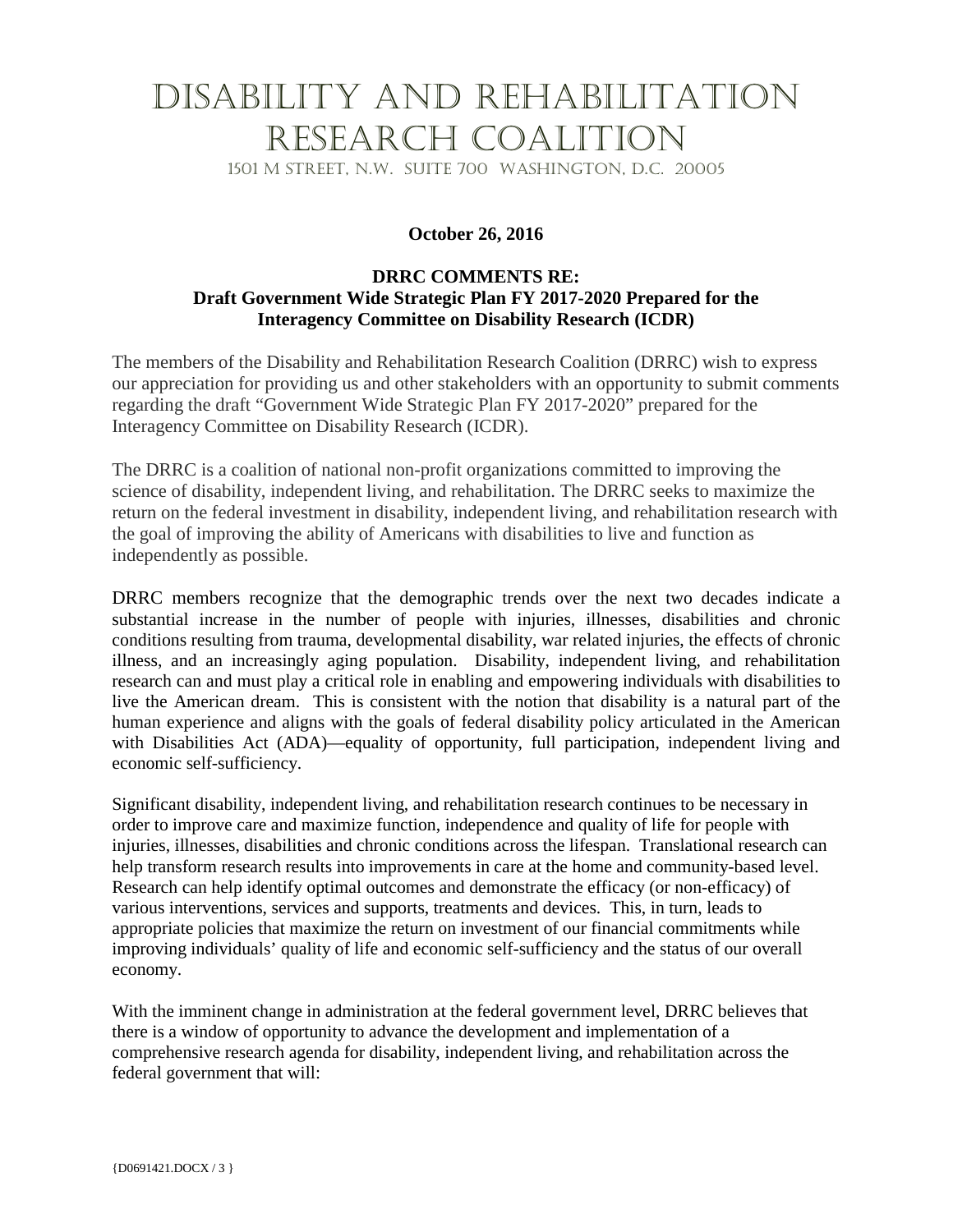# Disability and Rehabilitation Research Coalition PAGE<sub>2</sub>

- Increase federal funding for disability, independent living, and rehabilitation research;
- Enhance the stature, visibility, and recognition of disability, independent living, and rehabilitation research across the federal agencies responsible for supporting this research;
- Improve the coordination, cooperation, and collaboration among federal agencies in supporting disability and rehabilitation research; and
- Increase support for efficacy research, comparative effectiveness research, health care disparities, research capacity, and knowledge translation pertaining to disability, independent living, and rehabilitation research.

We believe that a vehicle currently exists to advance this agenda. This vehicle is the Congressional mandate set out in the Workforce Innovation and Opportunity Act (WIOA) directing the Interagency Committee on Disability Research (ICDR) to develop a comprehensive government wide strategic plan for disability, independent living, and rehabilitation research.

The specific statutory language is set out below.

"…(c)(1) The Committee [ICDR] shall develop a comprehensive government wide strategic plan for disability, independent living, and rehabilitation research.

(2) The strategic plan shall include, at a minimum--

(A) a description of the--

- (i) measurable goals and objectives;
- (ii) existing resources each agency will devote to carrying out the plan;
- (iii) timetables for completing the projects outlined in the plan; and

 (iv) assignment of responsible individuals and agencies for carrying out the research activities;

(B) research priorities and recommendations;

 (C) a description of how funds from each agency will be combined, as appropriate, for projects administered among Federal agencies, and how such funds will be administered;

 (D) the development and ongoing maintenance of a searchable government wide inventory of disability, independent living, and rehabilitation research for trend and data analysis across Federal agencies;

 (E) guiding principles, policies, and procedures, consistent with the best research practices available, for conducting and administering disability, independent living, and rehabilitation research across Federal agencies; and

(F) a summary of underemphasized and duplicative areas of research.

 (3) The strategic plan described in this subsection shall be submitted to the President and the Committee on Health, Education, Labor, and Pensions of the Senate and the Committee on Education and the Workforce of the House of Representatives.''

Consistent with the statutory language, our comments are prepared with the following overarching questions in mind:

1. Does the draft Strategic Plan include a description of:

• Measurable goals and objectives?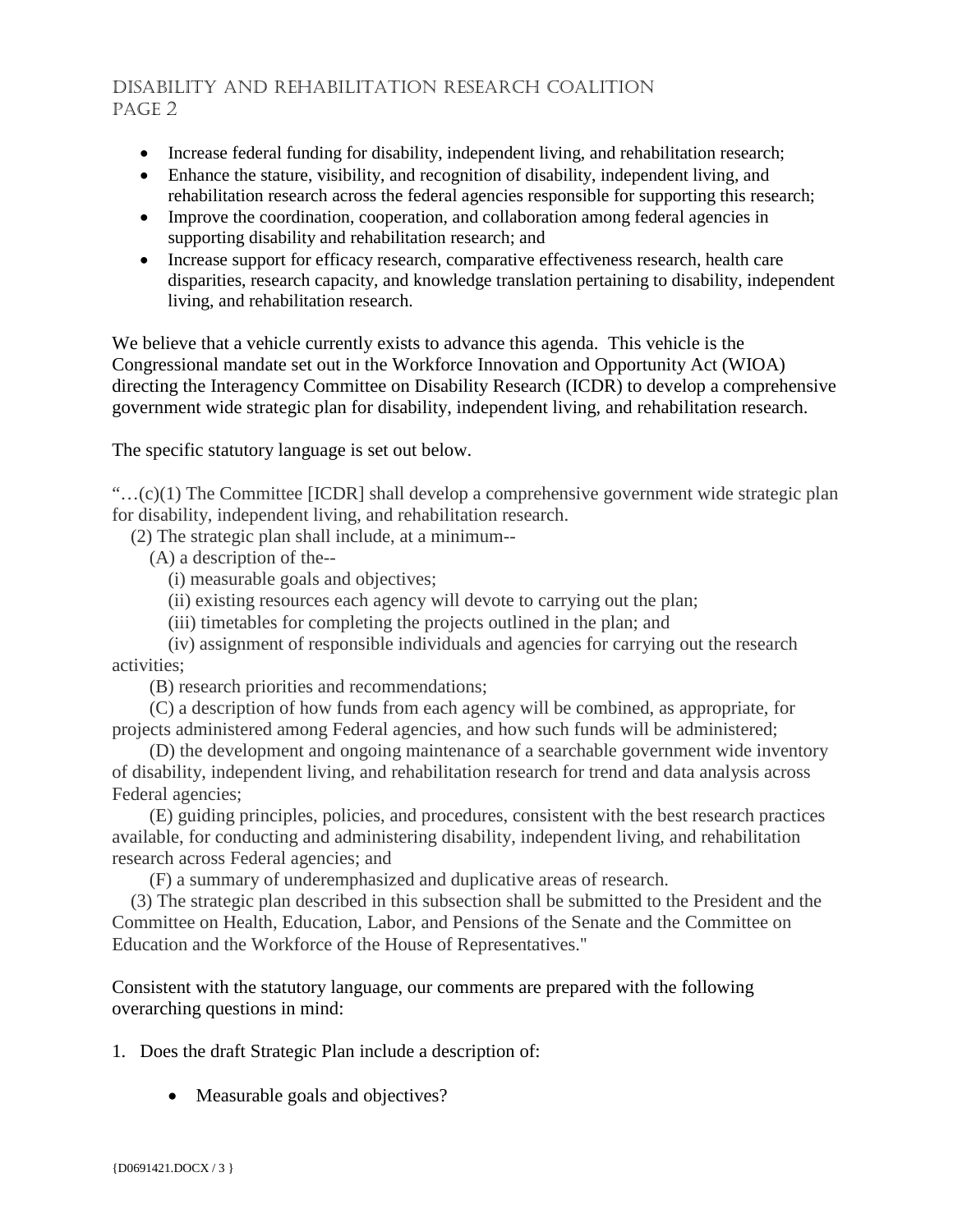# Disability and Rehabilitation Research Coalition PAGE<sub>3</sub>

- Existing resources each agency will devote to carrying out the plan?
- Timetables for completing the projects outlined in the plan?
- Assignments of responsible individuals and agencies for carrying out the research activities?
- 2. Does the draft Strategic Plan include research priorities and recommendations?
- 3. Does the draft Strategic Plan include a description of how funds from each agency will be combined, as appropriate, for projects administered among Federal agencies, and how such funds will be administered?
- 4. Does the draft Strategic Plan include a description of the development and ongoing maintenance of a searchable government wide inventory of disability, independent living, and rehabilitation research for trend and data analysis across Federal agencies?
- 5. Does the draft Strategic Plan include guiding principles, policies, and procedures, consistent with the best research practices available, for conducting and administering disability, independent living, and rehabilitation research across Federal agencies?

Set out below are our specific questions, issues, concerns and recommendations.

#### **IS THE DOCUMENT A BACKGROUND PAPER OR A STRATEGIC PLAN?**

Is the draft document a strategic plan prepared by ICDR or a background paper prepared by a contractor to help guide ICDR in the development of a strategic plan?

The title page reads: Interagency Committee on Disability Research: Government Wide Strategic Plan FY 2017-2020 [page 1]. The disclaimer [page 2] states that the draft document was produced by a contractor on behalf of ICDR and, "The views expressed therein do not necessarily represent the positions or policies of the ICDR." Under the "Introduction" section [page 4] the draft states, "This report contains the overarching framework that undergirds the strategic plan" and, "The ICDR and statutory agencies have considerable work ahead to complete a comprehensive government wide strategic plan containing all of the components mandated by WIOA." [page 4]

It appears to us that the draft is in fact not a "Strategic Plan" but should be more appropriately characterized as a "background paper" providing a "framework" which was prepared, by a contractor, but not necessarily endorsed by ICDR. This revised characterization of the document as a background paper is also appropriate because the text of the document does not, in fact, include descriptions of many of the components of a strategic plan prescribed in the legislation. Rather, it can be used to "undergird" such as strategic plan.

We recommend that the document and applicable text be revised to reflect this characterization as a background paper to be used by ICDR, in collaboration with other federal agencies, in the development of the actual government wide strategic plan.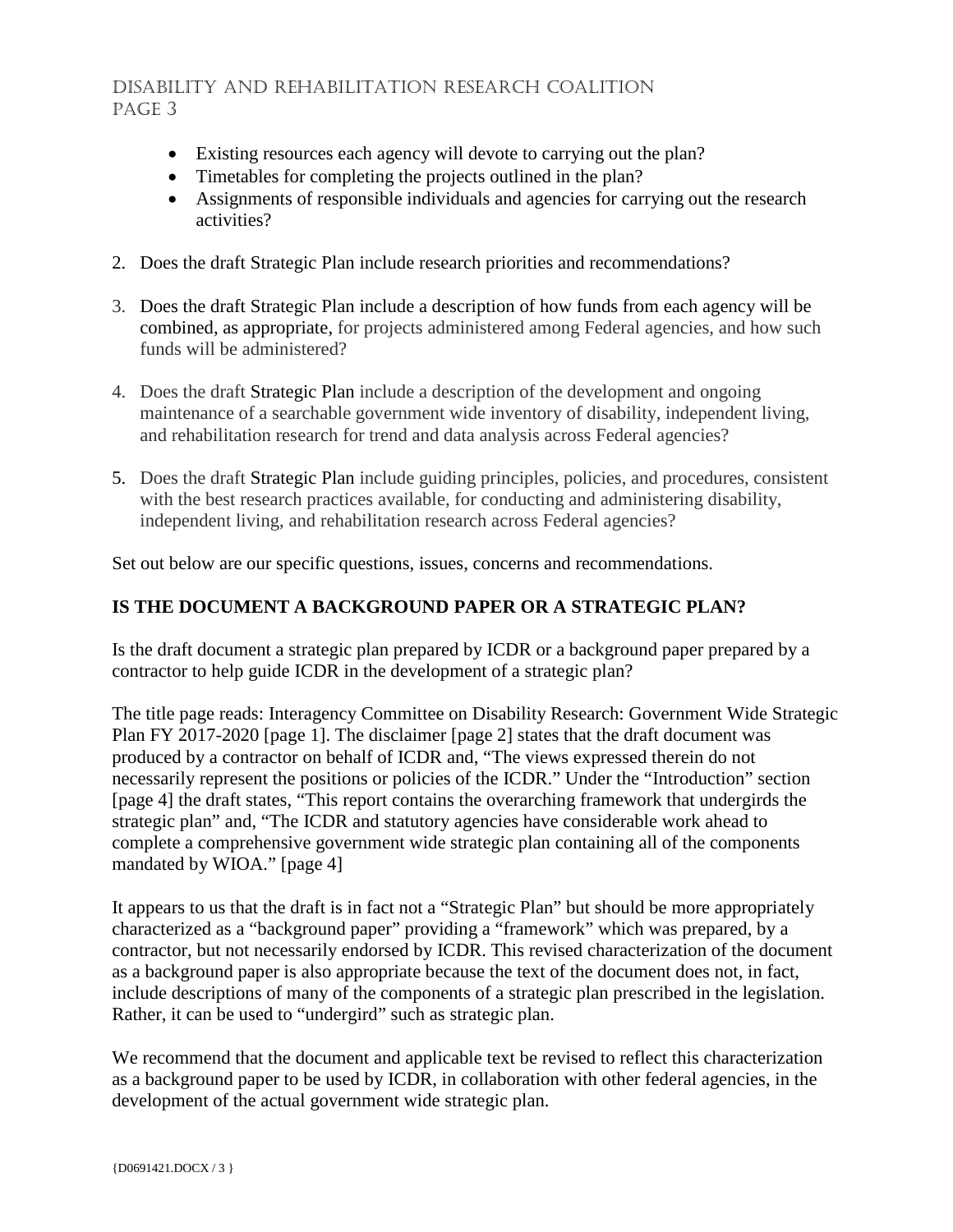# Disability and Rehabilitation Research Coalition PAGE<sub>4</sub>

# **IS THE DOCUMENT AN ICDR STRATEGIC PLAN OR STRATEGIC PLAN DEVELOPED BY ICDR?**

Under the "Background" section of the document [page 5], the draft recognizes that the, "ICDR has been authorized by WIOA to serve as the body to coordinate the government wide strategic plan."

We agree with this conceptualization. DRRC believes that the statutory language requires the federal agencies that comprise the ICDR to develop a strategic plan that coordinates all disability, independent living, and rehabilitation research currently performed—and to be performed and supported in the future—by the many agencies of the federal government engaged in this type of research. According to the statutory directive itself, the strategic plan is supposed to be comprehensive and government wide, and identify priorities and coordinate activities to maximize the overall federal investment in this area of research. In sum, the statute directs ICDR to develop a government wide strategic plan for agencies across the federal government that conduct and support this type of research; it does not direct ICDR to develop a strategic plan for the expenditure of its limited resources.

We recommend that the title of the background paper be revised to read as follows: "Background Paper: Development and Implementation of a Government Wide Strategic Plan on Disability, Independent Living, and Rehabilitation Research." The title page could also indicate that the background paper was prepared for ICDR, as the body responsible for coordinating the development of the strategic plan.

We also recommend that the "Mission, "Vision," [page 5] and "Guiding Principles for Success" sections of the draft document [page 6] be clarified to reflect the mission, vision, and guiding principles for the strategic plan, not for ICDR as an entity.

### **WHAT IS THE PURPOSE OF THE STRATEGIC PLAN?**

The statutory mandate to develop and implement a government wide strategic plan was intended by Congress to be transformative of the overall federal commitment to disability, independent living, and rehabilitation research. Congress recognized the need to enhance the stature, visibility, and critical role played by disability, independent living, and rehabilitation research and its impact on improving the quality of life of people with injuries, illnesses, disabilities and chronic conditions. Yet, the draft only includes a brief two-paragraph "Background" section [page 5] that does not highlight the critical importance of this endeavor. There is some mention of the hope of ICDR to capitalize on synergies and opportunities of the strategic plan under the section marked "Barriers and Opportunities," but theses paragraphs appear on page 8 instead of being highlighted at the beginning of the report.

We recommend that the introductory section of the report focus on the critical importance of disability, independent living, and rehabilitation research in enhancing lives of people with injuries, illnesses, disabilities and chronic conditions, the prevention of such conditions, and the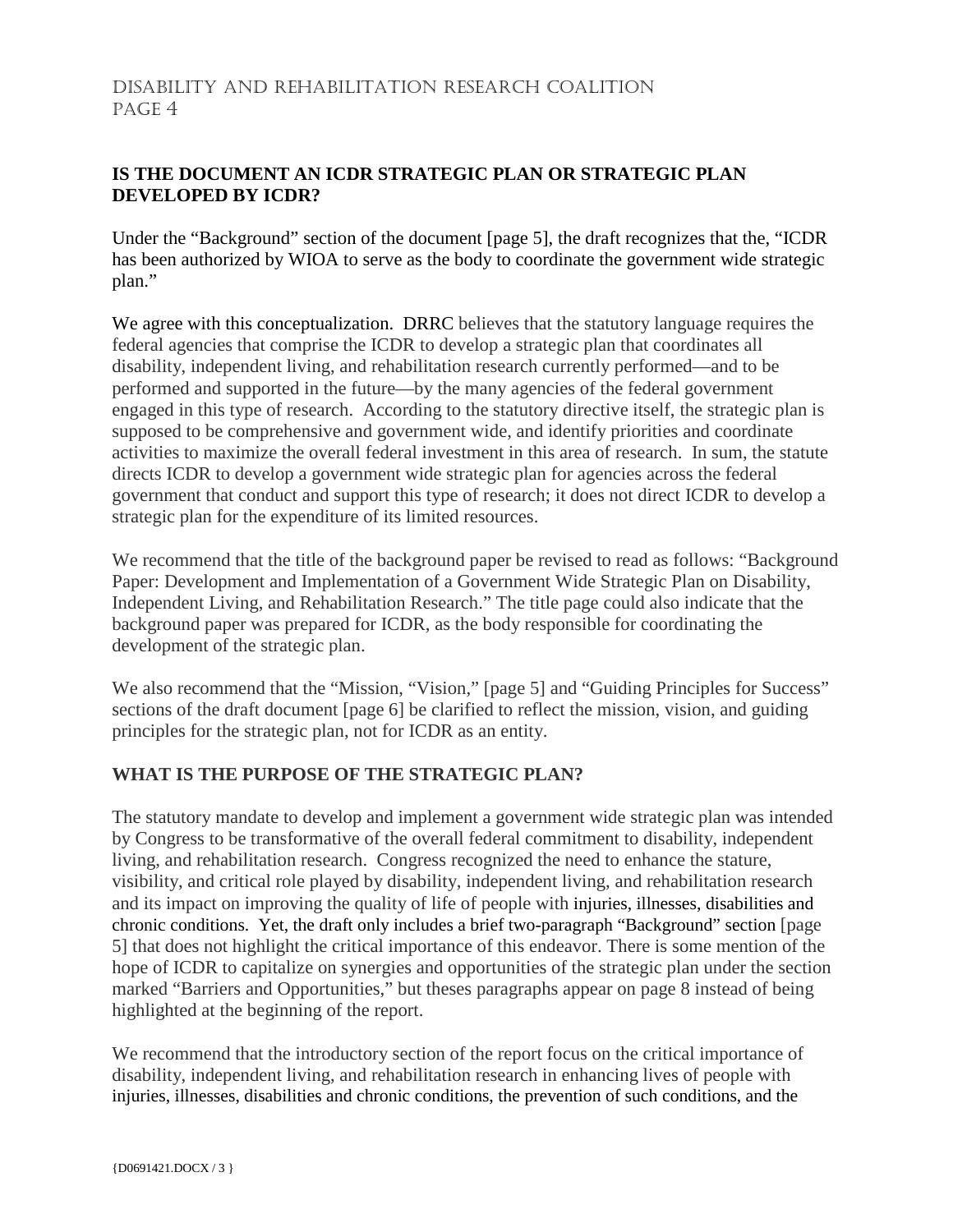# Disability and Rehabilitation Research Coalition PAGE<sub>5</sub>

transformative nature of the strategic plan itself, including clear reasons why statutorily required and other federal agencies should participate in and provide resources to support and coordinate the strategic plan.

### **WHAT PROCESSES AND TASKS NEED TO BE OPERATIONIZED TO FACIITATE THE DESIGN AND IMPLEMENTATION OF THE STRATEGIC PLAN?**

DRRC supports the identification of the processes and tasks needed to operationalize certain parts of the strategic plan [page 12], including identifying current and planned agency research activities [page 15], securing agency commitments for coordination and collaboration [page 15], promoting and establishing a repository of research materials and best practices [page 16], developing a focused research plan for independent living [page 17], developing a housing research portfolio [page 17], analyzing and advancing quality research methodologies to improve the transition-related evidence base for youth [page 18], developing infusion and inclusion strategies to include persons with disabilities as a target audience among federal agencies conducting health and wellness programs and research initiatives [page 19], and building on emerging federal agency priorities for medical rehabilitation [page 19].

Many of these strategies should be considered as background for the federal agencies in the design and implementation of a government wide strategic plan, including timetables for completing the projects outlined in the plan and assignments of responsible individuals and agencies for carrying out the research activities.

In addition, DRRC supports the inclusion of a separate goal to develop a government wide inventory of disability, independent living, and rehabilitation research [pages 20-21] and promotion of ongoing stakeholder input on gaps and priorities in these research areas.

### CONCLUSION AND CONTACT INFORMATION

The draft document presented for public comment provides comprehensive background information that can be used by the ICDR member agencies in formulating a strategic plan that derives organically from each agency's research domain, mission, and authority, and addresses specifically all of the requirements specified in the statute. We look forward to working with ICDR and its member federal agencies to take maximum advantage of the tremendous opportunity afforded by the creation of this government wide strategic plan.

Thank you again for providing us with the opportunity to share our comments. If you have any questions, please contact Bobby Silverstein [email: [bobby.silverstein@ppsv.com;](mailto:bobby.silverstein@ppsv.com) phone: 202.466.6550] or Peter Thomas [email: [peter.thomas@ppsv.com;](mailto:peter.thomas@ppsv.com) phone: 202.466.6550].